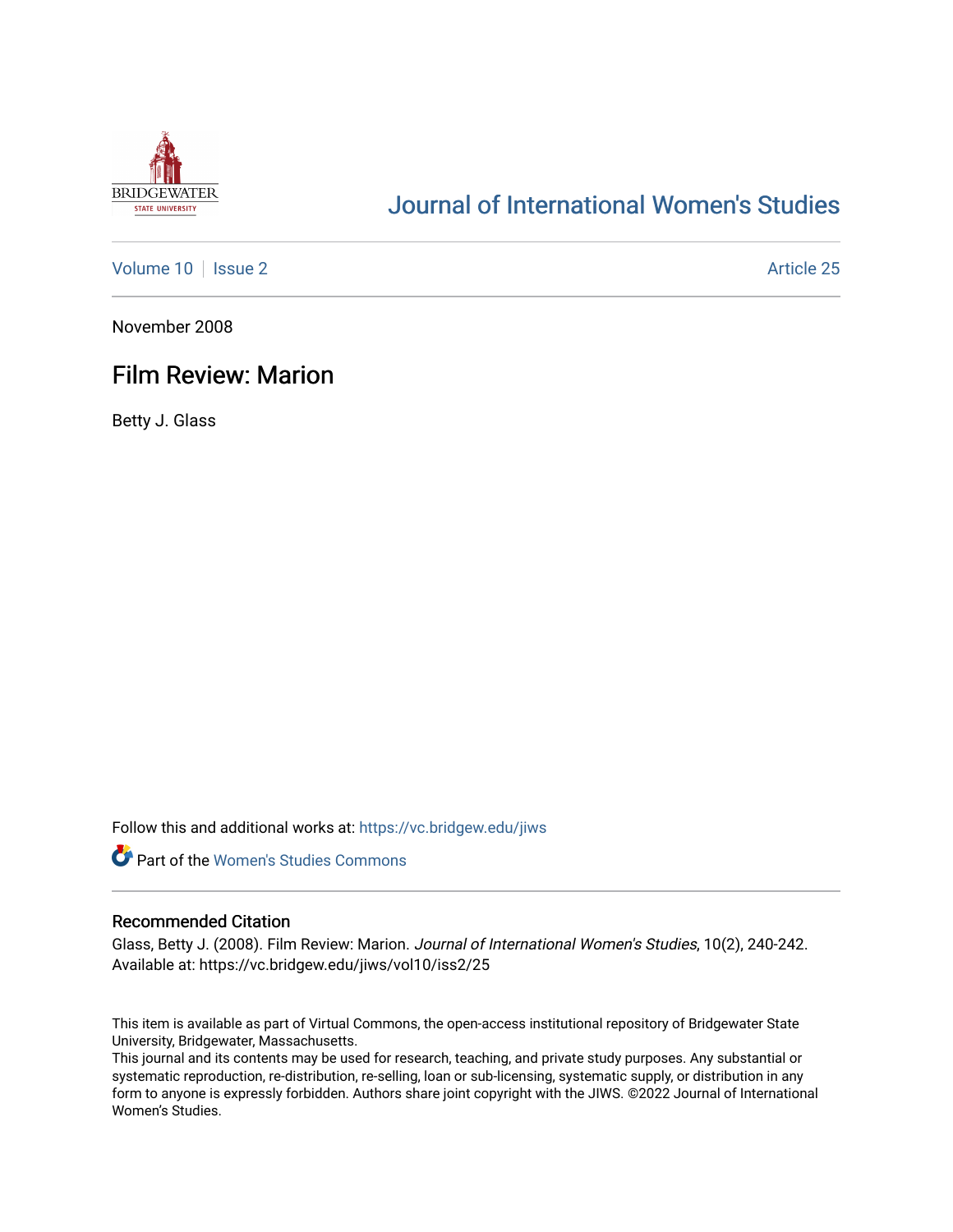## Marion<sup>1</sup>. Ry Russo-Young, 2005 (Super 8)/2006 (DVD), Helavanna Productions, New York City, 7 min.

## Reviewed by Betty J. Glass<sup>2</sup>

Russo-Young made a fearless choice for her third short film, *Marion* – a deconstruction of Alfred Hitchcock's *Psycho* (1960), "… perhaps the most terrifying film ever made" (Wood 2002:142), "… possibly the single most influential film of the past half century" (Boyd and Palmer, 2006: 13), and among the "... most frequently taught and critically revered films." Moreover, *Marion* focuses on *Psycho's* shower sequence, "… one of the most analyzed sequences in all American film" (Williams, 2004: 167, 178). Released two years after Russo-Young's 2003 graduation from Oberlin College, *Marion* has enjoyed a positive reception, winning the Jury Award for Best Experimental Short at both the 2005 International Chicago Film Festival and the 2006 SXSW Film Festival and winning First Prize at Italy's 2006 Potenza International Film Fest for Best Emerging Vision.

*Marion* re-presents three scenes from *Psycho*, using three actresses to portray Marion in split screen format, while one actor plays boyfriend Sam Loomis in all three versions, and one actor plays the presumed Norman/Mother attacker in all three shower scenes. The filmmaker's goal was to deconstruct conventional narrative structures. Given the time constraint alone, vast amounts of Hitchcock's background information are eliminated from *Marion's* stark storylines. Thus, viewers are left to their own devices concerning the identity and motivations of the mysterious killer who attacks all three Marions. Missing, too, is the signature Bernard Hermann score so effectively intertwined with *Psycho's* imagery. (Universal's 1999 Collector's Edition DVD of *Psycho* includes "The Shower Scene with and without music" and "The Shower Scene's Storyboards by Saul Bass" among its Special Features.)

Like *Psycho, Marion* is filmed in black and white. Its first scene is the hotel tryst, with original dialogue from *Psycho* including Marion's plea for marriage and Sam's speculation that she is considering breaking off their relationship. Neither location nor date is provided. Deconstruction begins with two of the Marions dressed in black lingerie and a Hispanic woman cast as Marion #3 (right-hand screen). Moreover, the couples' interactions are different. Scene 2 depicts Marion packing in her bedroom, already fully clothed. We do not know what color lingerie any of them now wear. Marion #1 (left-hand

<sup>&</sup>lt;sup>1</sup> This short film is also available through Indiepix Films as an educational DVD edition, which includes Special Features (2007; \$200.00).

<sup>&</sup>lt;sup>2</sup> Betty J. Glass is an Associate Professor of Information Technology/Libraries at the Mathewson-IGT Knowledge Center, University of Nevada, Reno. She is a member of the University's Women's Studies Advisory Board and is the Libraries' Women's Studies Subject Specialist. She is a Past Chair of the Women's Studies Section of the Association of College and Research Libraries.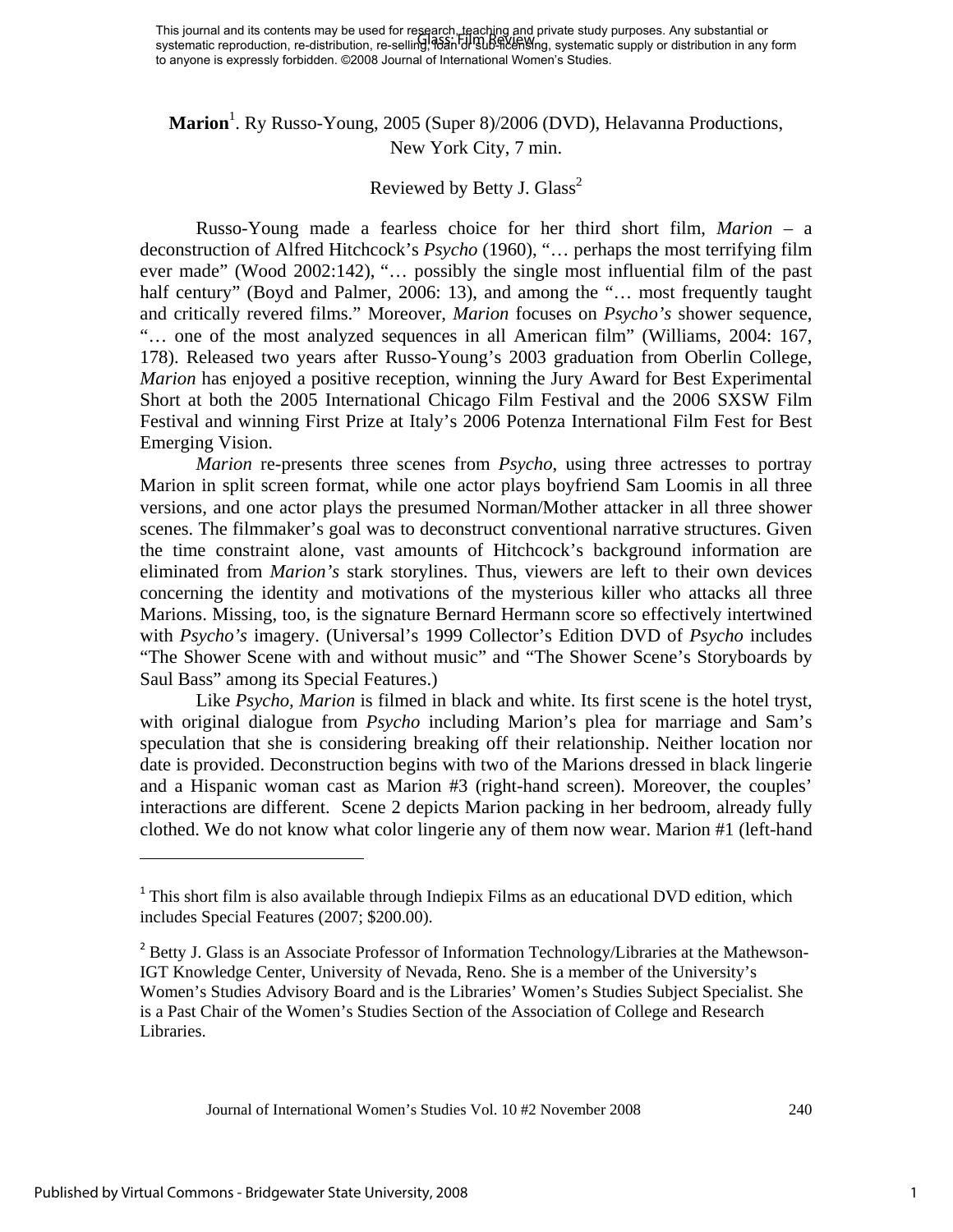screen) leaves behind the unexplained envelope of cash, while Marions #2 (center screen) and #3 pack the cash in their suitcases, rather than the large handbag employed in *Psycho*.

Scene 3, the shower sequence, begins with each Marion entering the shower stall and being attacked by an unidentified, knife-wielding intruder. The Hispanic Marion #3 soon succumbs to the assault, as in the original *Psycho*. Marion #1, however, manages to wrest the knife from her attacker and kill him with it. She then leaves her shower and rescues Marion #2 by killing her attacker. Marion #1 then leaves Marion #2 without saying anything and goes to Marion #3's shower stall. While Marion #1 is repositioning Marion #3's body, Marion #2 enters and kills her, then steps past the two dead Marions to stand inside the shower stall, dropping the knife.

Needless to say, these seven minutes can be mined as a mother lode (pun intended) for classroom discussions and film critique assignments, because viewers cannot help bringing along the cultural baggage of 48 years of *Psycho's* presence in film history. Was Marion #1 going to start over somewhere else, without Sam and without the money? What was the relationship between the three Marions? Was Sam three-timing the Marions? Given Russo-Young's background as the child of a lesbian couple, what autobiographical strands (so often a part of Hitchcockian criticism) can be woven into the interactions between the Marions? Is homophobia a factor in the initial attacks by the unidentified assailant? Does Marion #2 mistakenly assume Marion #1 killed Marion #3? In surviving her 'punishment' for her sexual choices, has Marion #2 successfully overturned the patriarchal goal of men's control of women?

Unlike *Psycho*, *Marion* does not provide the audience with an alternative character for transference of sympathy and identification. At best, a viewer can latch onto one of the three Marions during the first or second scenes, only to experience consternation while trying to comprehend a specific Marion's actions and fate in scene 3. Is Marion #2, the sole survivor, normal? Indeed, as film critic Robin Wood observed about Hitchcock's *Vertigo* (1958), *Marion* leaves its viewers with a "… sense of bewildered desolation, [a] sense of helplessness, …[w]e are stunned, the bottom is knocked out of the world, we cannot at all see where the film is going, what possible sequel this event can have: all is chaos" (Wood 2002: 117).

*Marion* enhances the gender shock Hitchcock introduced with *Psycho*, while capturing the essence of deconstruction with the unanticipated outcomes of the three Marions' decisions and actions. Russo-Young's Marion #2 embodies the "final girl" of Carol J. Clover's feminist analysis of slasher films, a sub-genre launched by *Psycho*  (Clover, 1992). Only remnants of Hitchcock's motifs appear in *Marion*, but *Marion's*  information gaps invite informed debate, bringing contemporary awareness of gender studies and a generation of feminist theory to an analysis of the weltanschauung depicted in *Psycho*.

Repackaged by Indiepix in 2007 for educational audiences, the accompanying Special Features, including a "Making of *Marion*" documentary and an interview with Oberlin College professor Ryan Brown, were not seen by the reviewer.